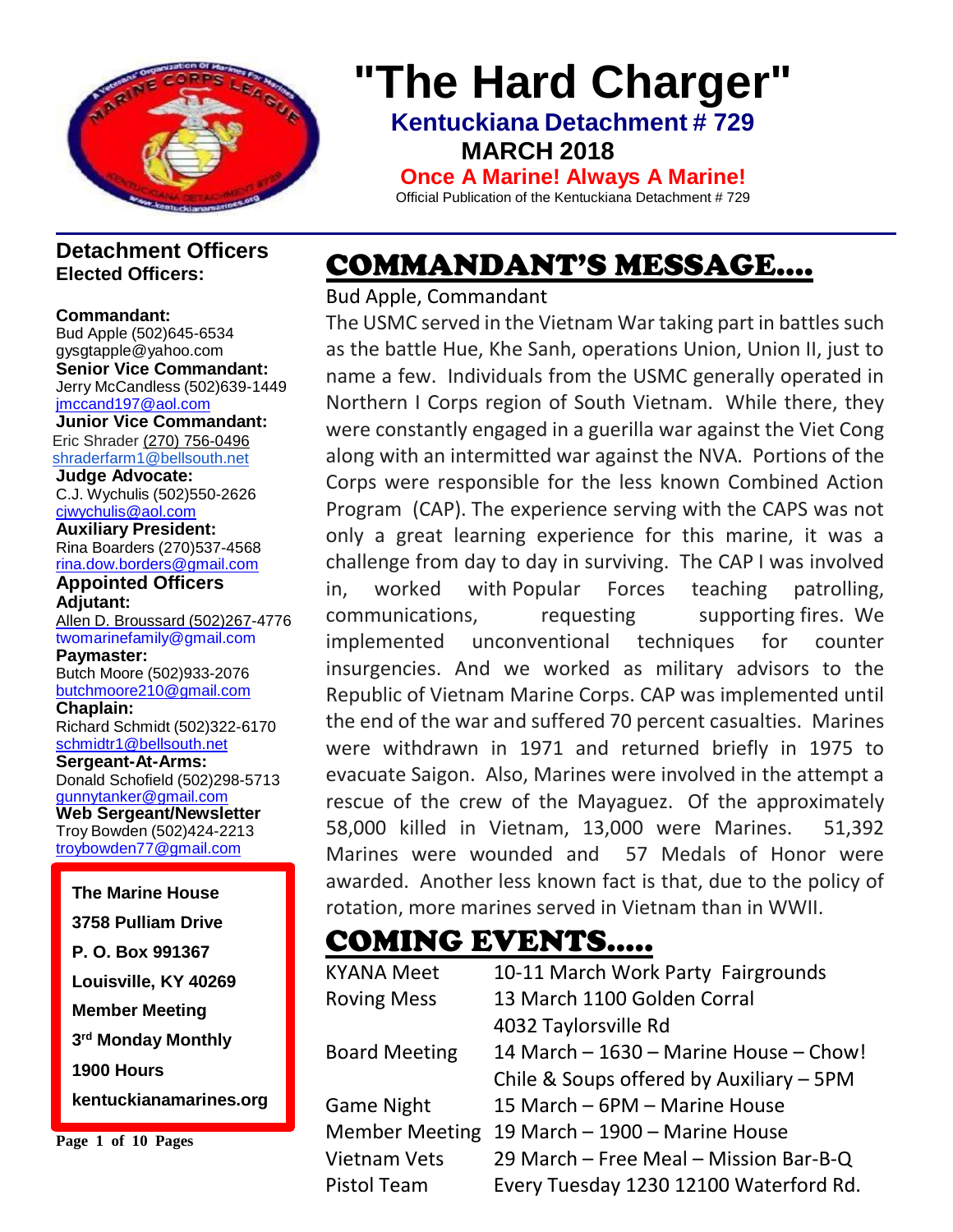# LADIES AUXILARY……………

Rina Borders, President

 Thanks you to all the ladies who attended our last meeting, which was very successful and accomplished many things. The ladies voted to pay half the cost of a new dishwasher for the Marine House, with the remainder paid for by the Buechel Woman's Club.

 March events include a game night on March 15<sup>th</sup> from 6pm to ?. The cost is \$5 per person, and we will be selling snacks and non-alcoholic beverages. We will be serving a meal before the March 19<sup>th</sup> meeting. The meal will consist of chili and a variety of

soups. Ladies, we are still accepting donations of items for our yard sale and April 13-14. If you have items for the yard sale, please call Nancy Wallace. Do not forget our lunch outing at 12:30 pm March 24<sup>th</sup> at Gander, located at 111 S. English Station Road.

 March Birthdays: Mary rose Bezoenik on March 10 and Teresa Young on March 21.

 Please remember our members who are sick or in nursing homes and who are homebound. Also remember out active and retired service men and women.

### IN CASE YOU MISSED IT!.........

In Rina's report, she said "The ladies voted to pay half the cost of a new dishwasher for the Marine House, with the remainder paid for by the Buechel Woman's Club." WOW! THANK YOU LADIES!! What would we do without them.

### CHAPLAIN'S CORNER……….

Richard Schmidt, Chaplain



We are reminded every day that we live in a fallen world. Yet so many of us strive to make a difference and it seems the world continues to get worse. It can be discouraging to continue to do the

right and receive no word of thanks or see no tangible results. The Bible tells in Galatians 6:7-9 *"A man reaps what he sows. The one who sows to please his sinful nature, from that nature will reap destruction; the one who sows to please the Spirit, from the Spirit will reap eternal life. Let us not become weary of dong good, for at a proper time we will reap a harvest if we do not give up."* We are challenged every day to please God and to trust God for the results. Galatians 5:16 *"So I day live by the Spirit and you will not gratify the desires of the Sinful nature"*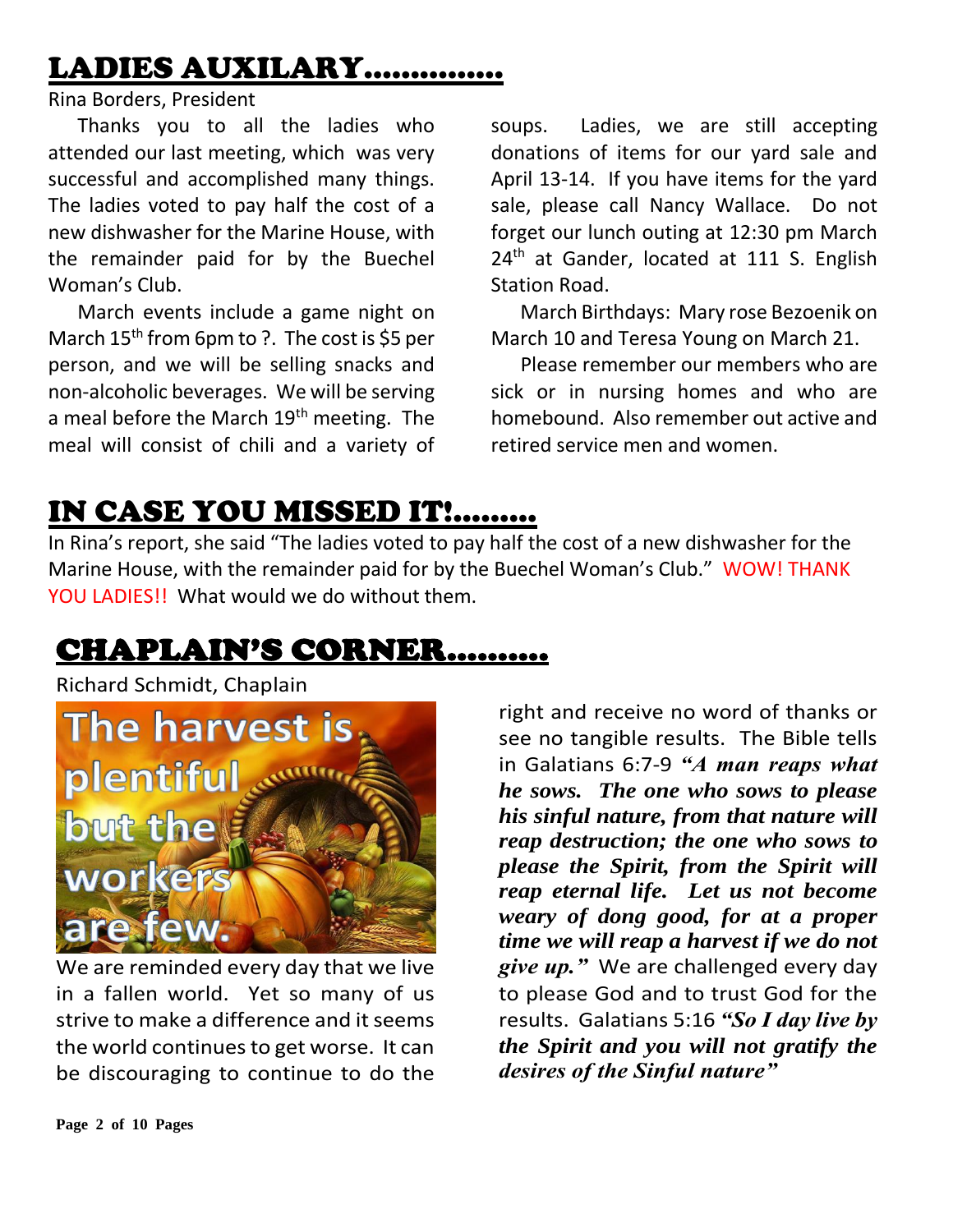# ARE YOU SMARTER THAN YOUR SPOUSE? ….

**PROVE IT!** The Ladies Auxiliary is having a game night Thursday March 15, 6pm. This Battle of the Sexes cost \$5 per person. Winner gets a nice gift

card. Snacks and drinks available for purchase and BYOB. Three reasons to attend… camaraderie, support the Ladies activities and have FUN!

#### MEMBER OF THE MONTH…………



LtCol. Norman Preston joined as a Private in June 1943 and after what appears to be very exceptional service, and was discharged from active duty in 1947 as a Master

the Reserves. He was activated and served in the Korean War where he earned the Bronze Star. Norman also served as the CO of the 47<sup>th</sup> Rifle Company in Louisville in the 1950's, retiring from the Reserves as a Lieutenant Colonel. Norman is a true Patriot and part of our Greatest Generation. We are proud to have him as a member and friend.

#### Sergeant E-8 whereupon in 1948 he joined

# EASY MONEY ~ KROGER COMMUNITY REWARDS..

The Kentuckiana Det. #729 Marine Corps League is now part of the Kroger Rewards Program. Every time you shop you can support our Detachment! Simply follow the steps below:

- 1. Log-in or register your Kroger Rewards Card at [www.krogercommunityrewards.com](https://eur02.safelinks.protection.outlook.com/?url=http%3A%2F%2Flink.mx-sender-3ew.com%2Fwf%2Fclick%3Fupn%3DaGI5YH-2FFjvYyEAZ6T016HF2edPJaaJsFfd1aBqDIv3MgxIPJx6zpYp8ibNO5aKeEI0Zw7-2FIQYHTzwgQb4Odcy6fsKmQ1UPXqx2WjdjWZhcDrTBpDvMUq7LhpGdFFRIaG4Nx4w-2Ft-2FIzrVDT2fjCS-2FJaFpOODr1cVZj79C9NXanJjtZvA7wQdoyYT40F7KISrSG2qpArQIvy6pAL3ITz-2FNjjLFkhFzH6rLBh9aKor5PtPO2hZf7YXWFs-2FmvF6fohvQOlfqD-2FmEjSKKOngWm2kxxg-3D-3D_pR5LNQlR7JZl7I-2BtPrB1mFRnTHW0U2uhOKM2-2BL4iHvLBCfAqti7W6L5LngQyrfLw-2FCL3uSgL4zluw0cjjooa27AzpHYH5Sbd2OegmEDpLuA7zZ1K10bfyTbKhTxlUp0Uy69gRR1NSIdD6Sx583y5lZVM1vRfmi-2FbkzT28bHRbboO59HZcNfZ59XztQ0N6N-2BFaBFDef7uo3HdGgtYU7lbP01xRW06mmPl70x-2FG8LWrWTE77Yh-2F1T3ijjy8QjccdK0gW38OmadEYalFvqBHmReX4Rh4qIYMBFdZHrIvgJejGYLAPfgVB7soE2C4RGpYHDKxCDK6s9BH40KTeAsbs9BdI2iZ6VdSI8P9sAa-2BHvKo1N3-2BGfjwNMfgRgwg3nFs42OZgvPFC-2BMShZXX44uHldKm2BwUdADMCXQcRQGaKrGTMqWroPsLCJ-2B8IiZ7FvN3N1G&data=02%7C01%7C%7C1f8a34bdd2454c1e13d308d55ff57079%7C84df9e7fe9f640afb435aaaaaaaaaaaa%7C1%7C0%7C636520430109908544&sdata=czQral241yXgikyZI5y8NQzJwy5kXjjVZJlADQr6orI%3D&reserved=0)
- 2. Search for "Kentuckiana Det. #729 Marine Corps League" or type in our ID number: **26627** 3**.** Scan your card each time you shop.

### THE LADIES ARE AT IT AGAIN!.....

The Ladies Auxiliary is holding a YARD SALE Friday April  $13<sup>TH</sup>$  and Saturday April  $14<sup>th</sup>$ . They are accepting anything sellable. This is a good opportunity to go thru your garage, attic, barn, anywhere you have shoved stuff. If it is salable, call Rena (270537-5106) or Nancy (502-608-3869). You can also take items to Nancy's house or the Marine House on April 12 or 13. I don't need to tell you how much they do for the League so let's step up and help out.

# WANT TO WATCH BIG THINGS GO BOOM?......

Our intrepid organizer John Bishop has made arrangements for us to visit Fort Knox and watch the Marine Corps Reserve Tank Unit in practice exercises. We hope to be able to crawl around the tanks and



calendar April 12 (maybe the 11). There is a personnel change happening that will have a bearing on this. You will need to sign a hold harmless form, bring ear protection and meet EARLY on the designated

**Page 3 of 10 Pages** ask question of the crewmen. Mark your

day. More details to come.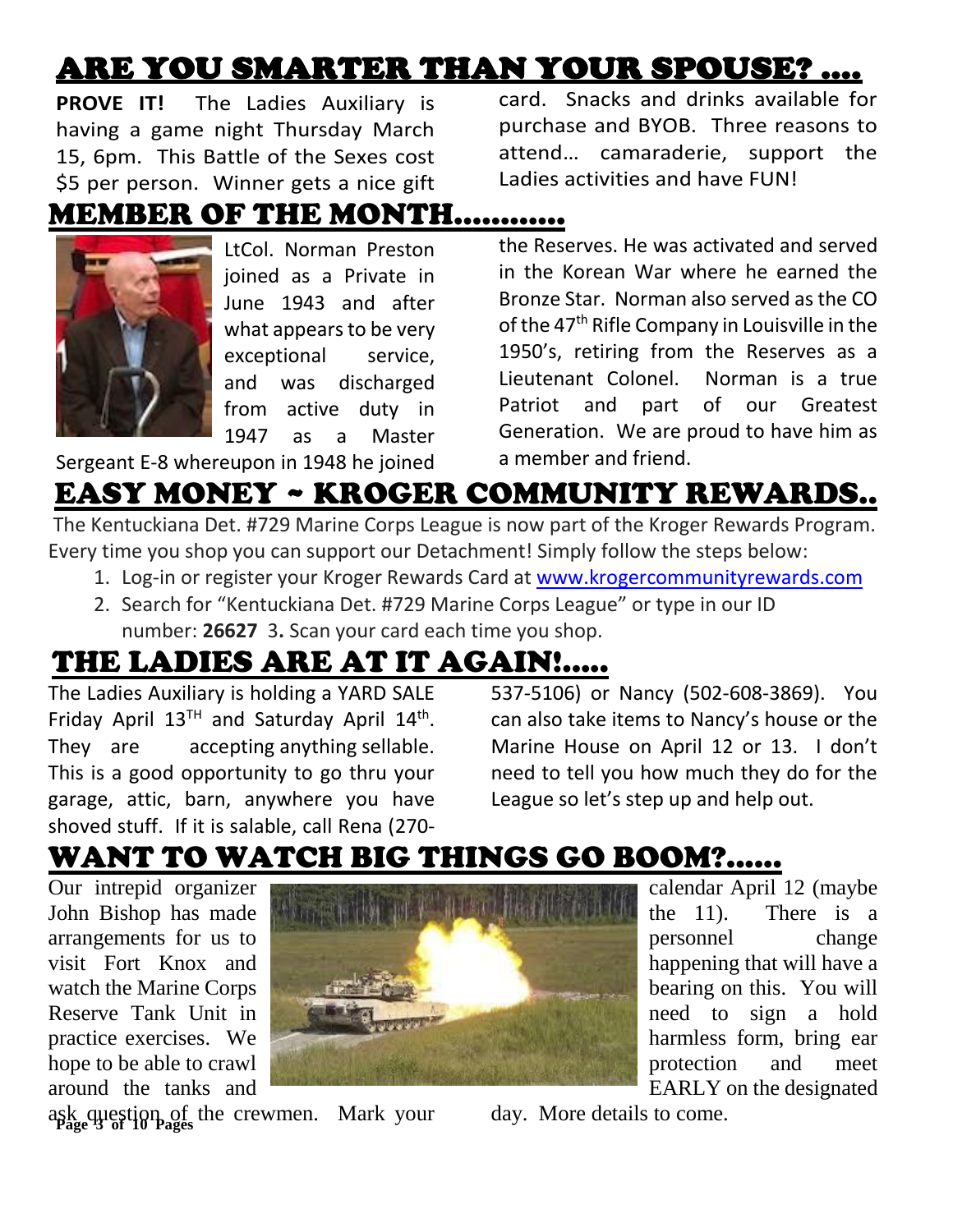# NEW MEMBERS ~ WELCOME ABOARD ……..

At this month's meeting we joined two new members. Let's make them welcome



Troy G. Corbin is sponsored by Phil Hughes. Troy served from Jan 1995 - Jan 1999 and held a 4066 MOS - small computer systems specialists. During his service he earned the Good Conduct Medal, NDSM, and the Navy and Marine Corps Achievement Medal. He attained the rank of Corporal and served with the 2nd Mar Div G-6 Section. Currently, he is a Solutions Architect with Cisco Systems along with various Real Estate pursuits.



Howard "James" Oagley (prefers James) was sponsored by C. J. Wychulis. James served in the USMC/USMCR from November1985 - November 1991. He served in the Infantry with an MOS 0311. After active duty he remained in the Reserves where he attained the rank of Sergeant. He was called back to Active Duty for about a 6 month period during the 1990's Gulf War. He has earned the NDSM, and the Sea Service Deployment Ribbon. He attended the University of Evansville and is currently employed as a Mechanical Engineer and Consultant.

These Marines will stay with us if we make them feel welcome and get them involved. Make them feel welcome when you see them at the next meeting. It's up to you! Semper Fi!

#### MARCH BIRTHDAYS…………..

| Apple           | <b>Bud</b>     | 3  |                                                      | Simon          | Joseph        | 19 |
|-----------------|----------------|----|------------------------------------------------------|----------------|---------------|----|
| <b>Bertrand</b> | Earl           | 3  | Look what happened when<br>my horse tried to tap out | Cross          | Robert        | 20 |
| <b>Nowak</b>    | William        | 6  | your age                                             | Ennis          | Jerome        | 20 |
| Ratterman       | Emmett         | 6  | <b>HAPPY BIRTHDAY</b>                                | Mattingly      | W.            | 20 |
| Glass           | Anthony        | 10 |                                                      | <b>Sparks</b>  | James         | 22 |
| Rose            | Leo            | 12 |                                                      | <b>Stewart</b> | Dennis        | 26 |
| Mangold         | George         | 12 |                                                      | Oagley         | James         | 27 |
| Horne           | Andrew         | 15 |                                                      | Miller         | Charles       | 28 |
| Maloney         | Michael        | 16 |                                                      | <b>Hankins</b> | Steven        | 28 |
| Shaughnessy     | John           | 17 |                                                      | <b>Herrick</b> | <b>Brian</b>  | 29 |
| Rosenthal       | <b>Bernard</b> | 18 | Funtastic E Cards.com                                | Schulz         | <b>Thomas</b> | 30 |

### VIETNAM VETERANS DAY ~ MISSION BAR-B-Q…..

Hi Folks, On Thursday, March 29th this year we are honoring all Vietnam Veterans with a free sandwich! We open at 11 am and would love any and all Vietnam Vets to join us and let us thank them for their service!! Thanks for what you do,

Jennifer

Mission Bar-B-Q

**Page 4 of 10 Pages**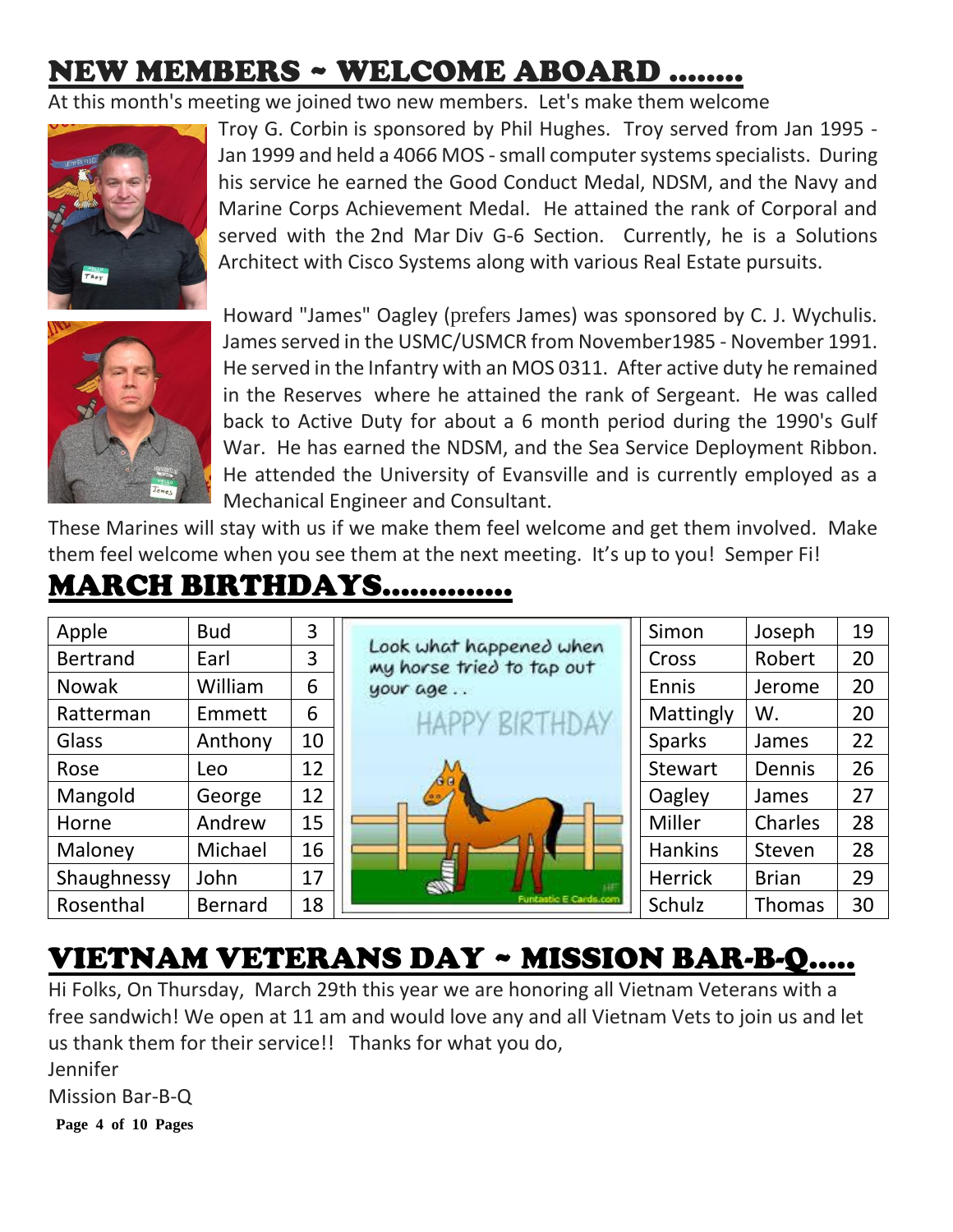# LEAGUE ADDS COLOR GUARD TO ACTIVITIES….

Anything tht can be done to advance a spirit of patriotism will be done by our League. To that end, 729 has established an official Color Guard Team. The Color Guard is available for any community event except political gatherings. If you are aware of any such event, please inform them of our availability. If you are interest in serving on this team, or are aware of a group we can serve, please contact C J Wychulis who is serving as the Point of Contact. C J can be reached at 502-550-2646 or email [cwychulis@aol.com](mailto:cwychulis@aol.com)

#### MINUTES OF THE GENERAL MEETING OF 19 FEBRUARY 2018

 The General Meeting of the Kentuckiana Detachment 729 Marine Corps League commenced at 7:00 PM on Monday 19 January in the usual manner. All Officers were present and or accounted for and approximately 40 members were in attendance.

 The Chaplain gave his report first commenting on the outstanding show of support of our long time member **Fred Dyne**. Over 35 members of the Detachment and Auxiliary showed up at the Funeral Home in uniform to pay our respects to Fred at the loss of his wife. Fred was indeed touched to see such a turn out. Additionally, the Chaplain read a letter of appreciation to the Detachment from Bill and Rose Taylor for the support shown to his family at the funeral of his daughter. Marines, this is what we are all about, taking care of our Marine family in their time of loss or need. Mike Rice also noted that after the members were notified of Mike coming down with a terrible case of the Flu his mailbox was inundated with get well cards. He indicated that he was humbled by the experience. He is back to full strength.

 **Members in Distress,** Chaplain Schmidt identified Erv Schoch whose Cancer has slipped out of remission. Additionally, we need to keep Bob Auslander in our prayers as he recovers from his bout with the cancer menace. Let us all keep track of our members who are in need of prayers and thoughts and if you know of someone, let the Chaplain know. We can do a card campaign to let them know that they are on our radar.

 Two new members were inducted at the **meeting. See their short bio's in the "New members in the spotlight" section of the newsletter. Welcome aboard Troy Corbin and H. James Oagley.**

 Commandant Apple announced that the next quarterly meeting for the State (Department) will be held on 24 March 2018. If you are interested in attending, please contact the Commandant.

 Commandant also announced that a few good Marines will be organizing a **trip to Quantico** from 6-10 June 2018. If you are interested in this please also contact the Commandant. Itinerary includes visits to the Museum of the Marine Corps, Globe and Laurel, the Vietnam Wall and other monuments as well as an evening at the 8<sup>th</sup> and I parade. Drop dead date to sign up is the May meeting. This will be a ride sharing and room sharing activity.

 **The Benevolence committee** rolled out the vetting information for assisting Veterans in need. A monetary amount has been set aside and stringent criteria will mean that vetting will not be just a give away. For those that do not know what this is about here is a synopsis. The Detachment will set up a joint committee with the Auxiliary, consisting of  $6 - 8$  members, to develop a vetting process (to be approved by the Detachment Members), and to run a Benevolent Program for local Veterans to help those Veterans in an immediate need of assistance, due to circumstances beyond their control. And further that the Detachment invest the initial funding of \$5000.00 to begin this Program. Future funding will be from solicitations of the Committee and Detachment members, to be determined later. **If you would like to participate as part of this committee please contact PDC Bob Cross.**

**Page 5 of 10 Pages** Details of the accounts will be provided members upon request. There was no **Paymaster Report** this month as our Paymaster, Butch Moore, had come down with the flu. He sent us a report that the 3 accounts are faring quite well. The 3 accounts are all healthy and balanced.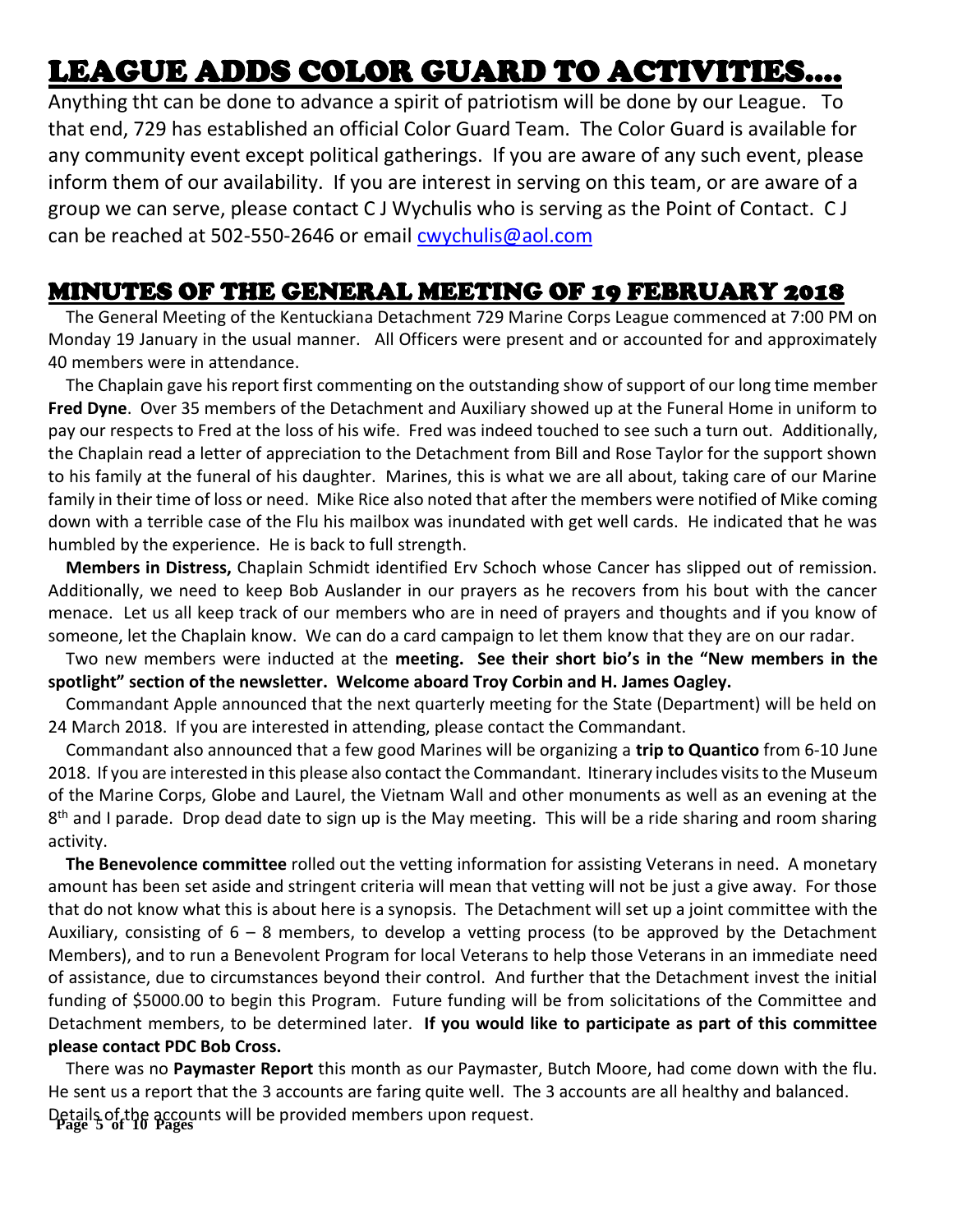Bob Cross informed the Detachment that the Investment Committee has reorganized and its first action was to change the strategic investment strategy to a stronger program. Details of the fund will be provided members upon request.

 Mary Broussard's **Building Rental sent a report** (she was just out of surgery and not in attendance) but indicated that rentals are filling fast and steady. We are lucky to have this Marine in charge of such a profitable venture…she makes it work, so when she asks for volunteers to clean or re-set the building…please step up and lend a hand. **Call her if you want to be a regular volunteer!** (502) 267-4776.

 **Junior Vice-Commandant** gave a 10 minute presentation of **"A Moment in Marine Corps History"** reflecting on his experience during the Viet Nam war. He felt that his buddy Marine, Ken Brennan, on Phoui Noui, that he spoke about Monday night rated a MOH and his CO signed off on or used what he wrote. The Marine received the Navy Commendation w/combat V. Obviously he felt that this was a slap in the face. His story of this Marine's valor was certainly to be admired!

 He also initiated a **"Member of the Month Spotlight".** This month LtCol Norman Preston's story was told at the meeting. Norman joined the USMC as a Private in June 1943 for 4 years. He was discharged from active duty in 1947 as a Master Sergeant E-8 and joined the Reserves in 1948. He was activated and served in Korea during the Korean War where he earned the Bronze Star. During his Reserve duty, Norman also served as the CO of the 47<sup>th</sup> Rifle Company in Louisville in the 1950's. Norman Retired from the Reserves as a Lieutenant Colonel. As a combat Marine, Norman is a true Patriot and part of our Greatest Generation. We all thank Norman for his stellar service to our Corps and our Country. His active participation and contributions to the Detachment are appreciated…Thanks for your service Norman!

 He recommended also that our former Quartermaster, **Bobby Donoho,** having served the Detachment for so many years has moved to Florida. He has recommended that we acknowledged his service. Al Broussard indicated that he is already working on this. Additionally, he acknowledged **Otis Fox** for completing his RSO Course on his own time. Congratulations Otis!

Finally, he announced that he is pushing the JROTC commanders to generate some interest in the Essay Contest. **They have until the first of April to submit for the \$1000.00 scholarship.**

 **LaVon Varley** asked the Commandant to address the membership. She wanted to thank the membership who participated in the Pancake Breakfast and the contributions were very welcome! She thanked John Froehlich, Rina & Rick Borders, Richard & Judy, and Bob Wolf for their efforts in making this a success. **In an emotional gesture she donated \$550.00 to the Detachment**.

 After the meeting an ad hoc meeting of the members of the Board of Trustees acted on a motion to use **this money to be donated to the "Sgt. Reckless fund" in the name of Tom Varley. Phil Hughes** followed up discussing the **Sgt Reckless story and the MCCCKY efforts** to erect another Sgt Reckless Statue, this one to go in the Bluegrass State at the KY Horse Park. He also placed a \$100.00 dollar donation and challenged all members to make a contribution. The Detachment will collect donations which are 501 C 3 deductible. If the Department can raise \$5000.00 before 18 May, the Marine Corps League Kentucky will be placed on the Plaque as major contributors**. If you wish to make a contribution please make your check out to the Kentuckiana Detachment (memo line…Sgt Reckless Fund). Most of the other Detachments have also made similar donations. Bring your check or cash to next month's meeting.**

 **Birthday Ball** date was discussed. A vote was held to have this year's Birthday celebration on the actual birthday of the Marine Corps. **Saturday November 10th** will be the date of our celebration.

 Another member suggested that we as a group may be interested in going to a **Louisville Bat's Baseball game** this summer. It would require a 20 person minimum and include a \$25.00 price tag with food and fun as well as possibly a Recruiting activity. A committee will look into setting a date and getting folks involved.

**Page 6 of 10 Pages** building is available.  **Cletis Evans** thanked all members who contributed to the **Toys for Tots Program** this year. This year was a huge success and he is looking to have an **organizational** meeting at **16:00 hours on 16 April 2018** if the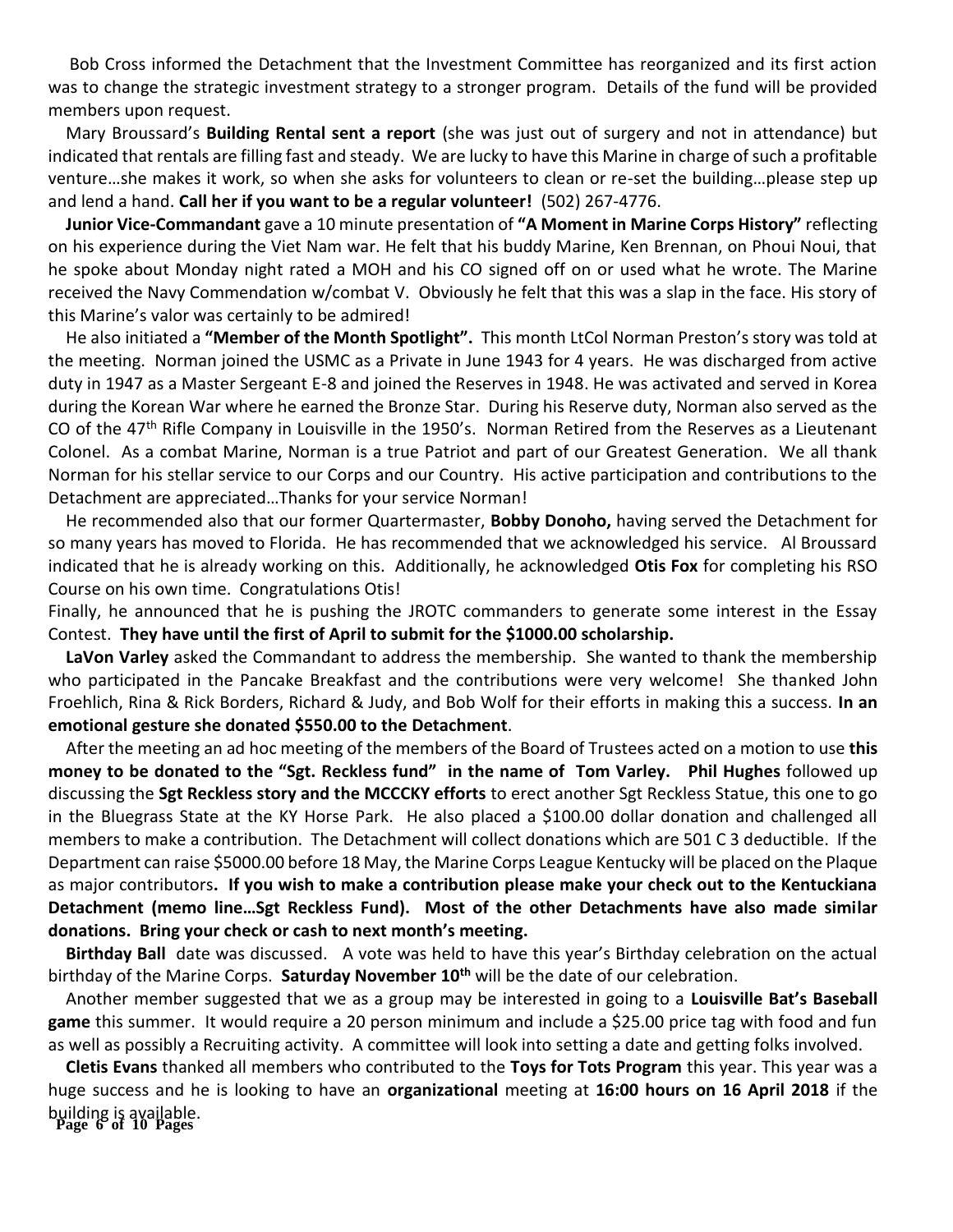Also Cletis s an organizer of the **Honor Flights** he announced that there would be two flights in June. There will be a **two day flight on 5 & 6 June** and a later flight on **27 June 2018**. He is asking all members to identify WW II Veterans for these flights. If you know of a WW II Vet who has not seen their monument yet, please give him a call.

 Bob LeBlond announced the **Roving Mess** will be held on the 2nd Tuesday of March (13 March) at 11:00 AM. Bring a friend and guest. This month it will be at **Golden Coral located on 4032 Taylorsville Road.** 

 **50/50 Draw** was won by Otis Fox this month. \$78.00 was collected so the pot was \$39.

Meeting adjourned at 2042 hours. Respectfully Submitted, Allen D. Broussard Adjutant

# THIS MONTH IN USMC HISTORY……….

*2 March 1867:* Jacob Zeilin, Colonel Commandant of the Marine Corps from 30 June 1864, was this date promoted to the rank of Brigadier General Commandant, the first time Congress authorized this rank for the Marine Corps. The statute, however, was repealed in June 1874 so that the rank of Commandant would again revert to colonel upon Zeilin's retirement.

*8 March 1965:* The 9th Marine Expeditionary Brigade landed at DaNang, Republic of Vietnam as the first U.S. ground combat troops to be committed to that conflict. The 3,500 men arrived both across the beach with Battalion Landing Team 3/9, and at DaNang Airfield with Battalion Landing Team 1/3.

*11 March 1778:* Marines participated when the Continental Navy frigate BOSTON, sighted, engaged, and captured the British merchant ship MARTHA. As the drum of the BOSTON beat to arms, John Adams seized a musket and joined the Marines on deck until the frigate's captain, Samuel Tucker, sent him below for safety. *13 March 1943:* The first group of71 Women Marine officer candidates arrived at the U.S. Midshipmen School (Women's Reserve) at Mount Holyoke College in South Hadley, Massachusetts. The Navy's willingness to share training facilities enabled the Marine Corps to begin training Marine Corps Women's Reserve officers just one month after the creation of the MCWR was announced.

*17 March 1967:* The first woman Marine to report to Vietnam for duty, Master Sergeant Barbara J. Dulinsky, began her 18-hour flight to Bien Hoa, 30 miles north of Saigon. MSgt Dulinsky and the other officer and enlisted Women Marines that followed were assigned to the Military Assistance Command, Vietnam (MACV) based in Saigon. Most worked with the Marine Corps Personnel Section providing administrative support to Marines assigned as far north as the DMZ, but two Lieutenant Colonels, Ruth Reinholz and Ruth O'Holleran, served as historians with the Military History Branch, Secretary Joint Staff, MACV.

*25 March 1945:* After 35 days of bitter fighting, the amphibious assault on the rocky fortress of Iwo Jima finally appeared over. On the night of 25 March, however, a 300-man Japanese force launched a vicious final counterattack in the vicinity of Airfield Number 2. Army pilots, Seabees and Marines of the 5th Pioneer Battalion and 28th Marines fought the fanatical Japanese force till morning but suffered heavy casualties - more than l00 killed and another 200 American wounded. Nearly all of the Japanese force was killed.

*27 March 1953:* The 5th Marines, supported by the 2d Battalion, 7th Marines, in the first full day of fighting after the Chinese assault the previous evening of Outpost Vegas on Korea's western front, counterattacked to regain enemy-held positions. Companies E and F of 2/7 , down to only three platoons between them, managed to regain partial control of Outpost Vegas that day.

**Page 7 of 10 Pages** *31 March 1801:* On this date, LtCol Commandant William W. Burrows rode with president Thomas Jefferson to look for "a proper place to fix the Marine Barracks on." President Jefferson was a personal friend of the Commandant, and deeply interested in the welfare of the Corps and accompanied Burrows on horseback on the morning of 31 March. They chose a square in Southeast Washington, bounded by 8th and 9th streets, and a & I streets, because it lay near the Navy Yard and was within easy marching distance of the Capitol.